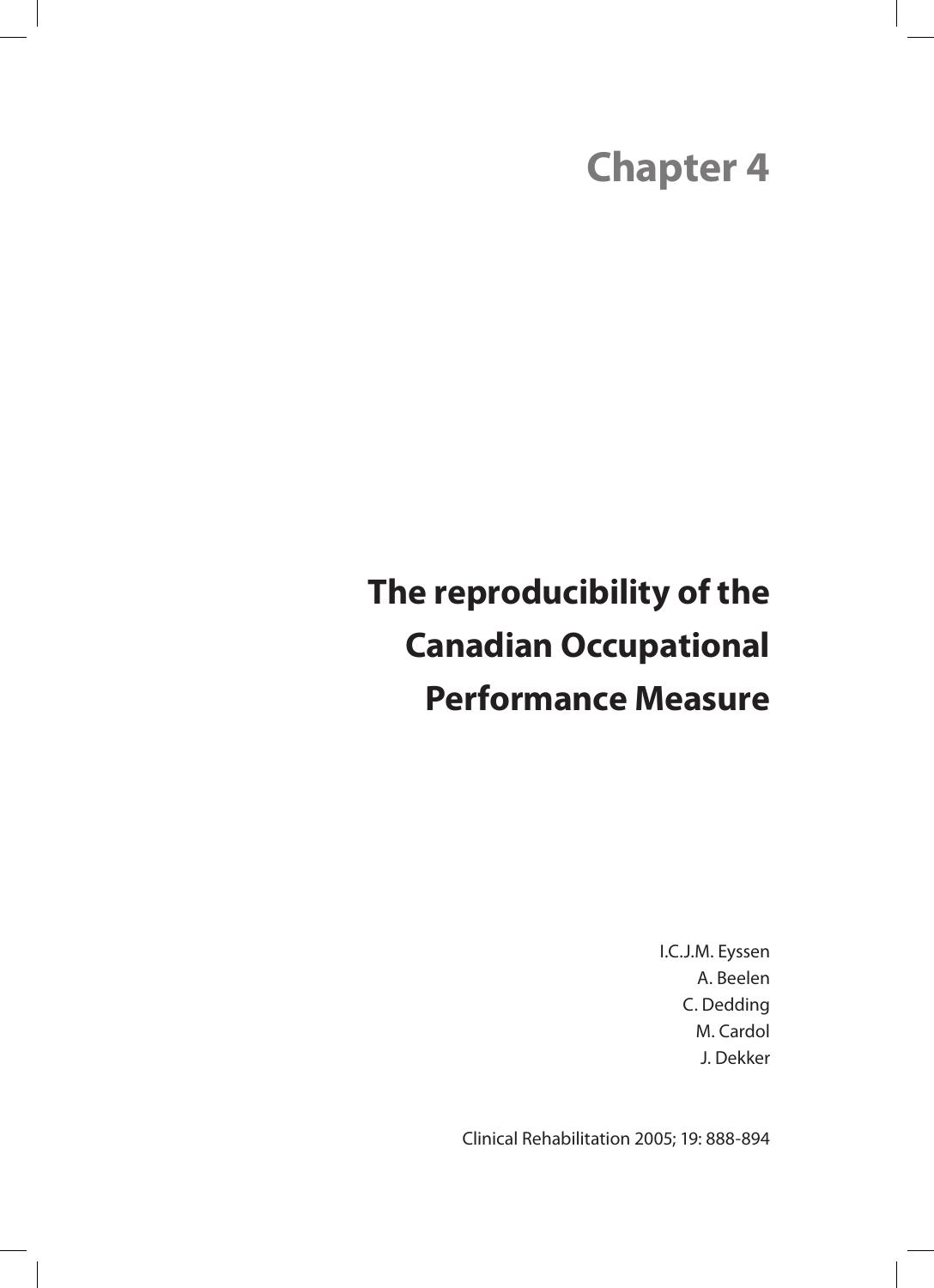### **Abstract**

#### **Objective**

To assess the reproducibility (reliability and inter-rater agreement) of the clientcentred Canadian Occupational Performance Measure (COPM).

#### **Design**

The COPM was administered twice, with a mean interval of seven days (SD 1.6, range 4-14), by two different occupational therapists. Data analysis was based on intraclass correlation coefficients, the Bland and Altman method and Cohen's weighted kappas.

#### **Setting**

Occupational therapy departments of two university medical centres.

#### **Subjects**

Consecutive clients, with various diagnoses, newly referred to the outpatient clinic of two occupational therapy departments, were included. They were all over 18 years of age and perceived limitations in more than one activity of daily life. Complete data on 95 clients were obtained: 31 men and 64 women.

#### **Results**

Sixty-six per cent of the activities prioritized at the first assessment were also prioritized at the second assessment. The intraclass correlation coefficients were 0.67 (95% confidence interval (CI) 0.54-0.78) for the mean performance score and 0.69 (95% CI 0.56-0.79) for the mean satisfaction score. The limits of agreement were -2.5 to 2.4 for the mean performance score and -2.7 to 2.7 for the mean satisfaction score. For the separate prioritized problems, the weighted kappas ranged from 0.37 to 0.49.

#### **Conclusions**

Inter-rater agreement of the prioritized problems was moderate. The reproducibility of the mean performance and satisfaction scores was moderate, but it was poor for the scores of the separate problems. Therefore, the mean scores should be used for individual assessment.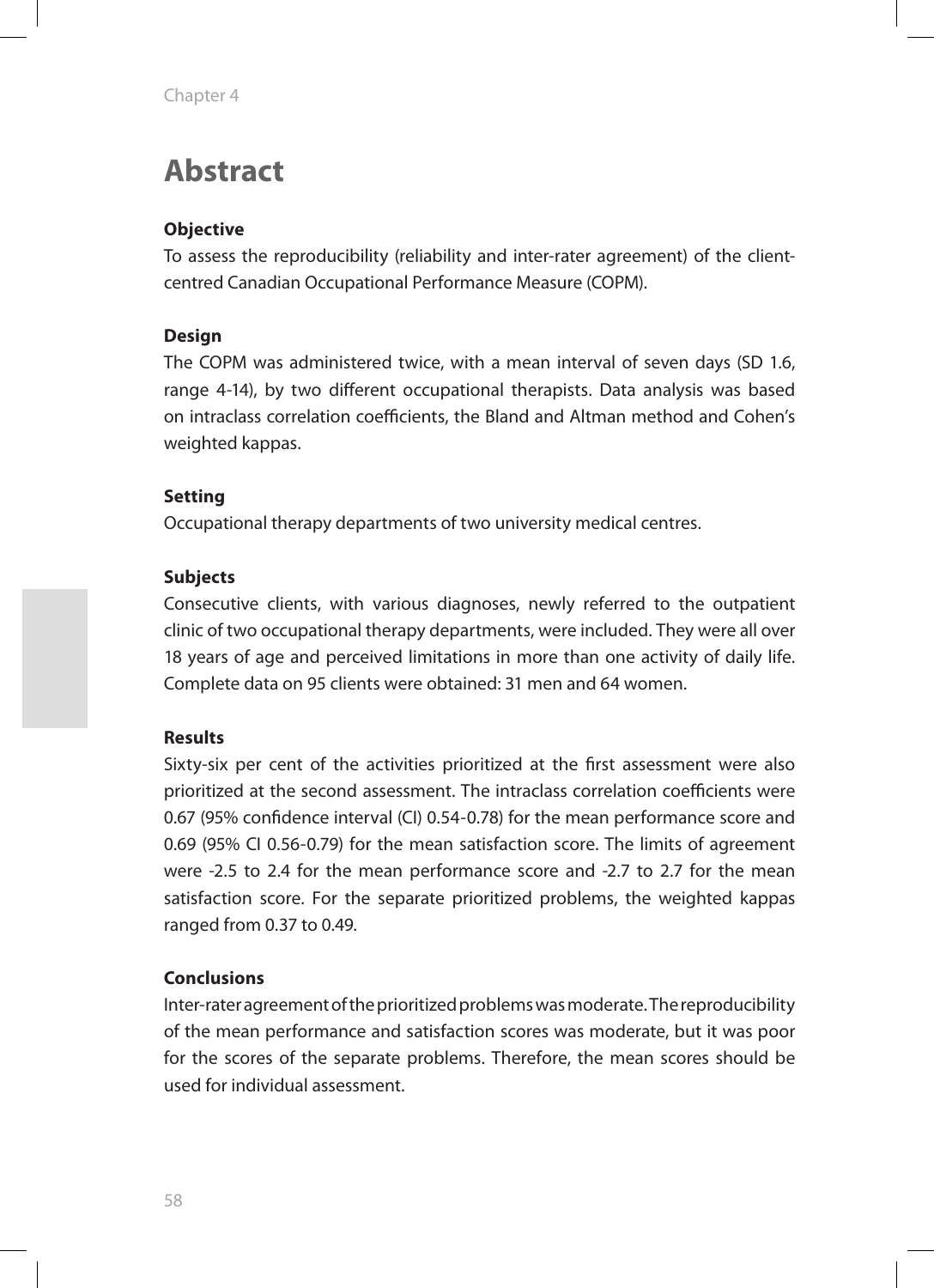### **Introduction**

Practising from a client-centred perspective acknowledges that the individual is at the centre of the assessment, intervention and evaluation of a treatment process<sup>1</sup>; a process in which the client actively participates and in which the client's priorities, needs and social context are taken into account. Client-centred practice emphasizes a collaborative partnership between the client and the professional, and may lead to improved client satisfaction, increased adherence to a health service programme and improved functional outcome.<sup>2,3</sup> An outcome measure that is capable of reflecting a client-centred perspective is the Canadian Occupational Performance Measure (COPM).4

The COPM is designed as an individualized outcome measure to detect changes in the selfperception of the client's performance and satisfaction over time. It is a semi-structured interview, in which the therapist supports the client in identifying activities that the client wants, needs or is expected to perform, and in which the client experiences problems with performance or satisfaction. The COPM yields the client's most important problems in daily activities and scores for performance and satisfaction of these most important problems in activities.

The COPM uses a structured approach, in that there are specific instructions and methods for administering and scoring.<sup>5</sup> However, the test is not normreferenced because the theoretical basis of the COPM, the Canadian Model of Occupational Performance (CMOP), conceptualized occupational performance as an individual experience, as the ability to choose, organize and satisfactorily perform meaningful occupations.<sup>5-7</sup>

Although the implementation of the COPM in clinical practice and in research8-14 is expanding, the clinimetric properties of this measure are not fully known. An important item in evaluating the clinimetric quality of an instrument is its reproducibility. The reproducibility is the extent to which an instrument is free of measurement error.<sup>15</sup> It can be assessed by rating the test-retest reliability that refers to the extent to which the same results are obtained from repeated assessments with the same questionnaire when no change in physical functioning is expected.16,17 For evaluative instruments, reliability should be established with a measure of agreement.15 Test-retest reliability of the performance and satisfaction of the COPM appeared to be moderate to high (intraclass correlation coefficient  $(ICC)$  0.63-0.89).<sup>5,18</sup> The intra-rater agreement of the content of the problems appeared to be moderate in stroke patients; 56% of the problems prioritized in the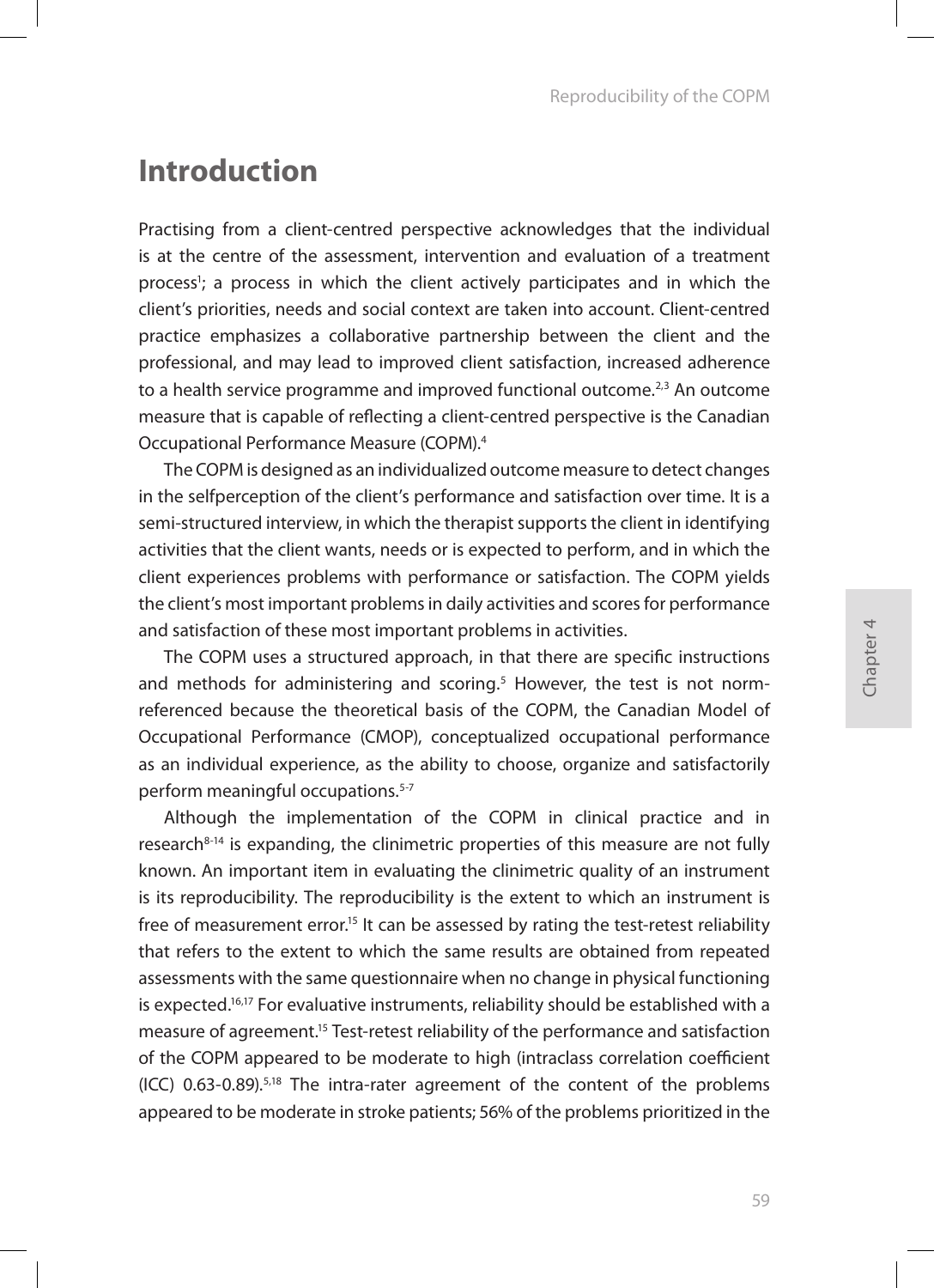first assessment were also prioritized in the second assessment.<sup>19</sup> No information is available on the inter-rater agreement.

The present study addresses the following research questions:

- 1) Do clients prioritize the same problems when assessed twice by two different therapists (inter-rater agreement of the prioritized problems)?
- 2) (a) To what extent do the mean performance scores and mean satisfaction scores correspond when clients repeatedly evaluate the same problems (reliability and agreement of the mean performance score and the mean satisfaction score) and (b) to what extent do the performance scores and the satisfaction scores of the separate problems correspond when clients repeatedly evaluate the same problems (agreement of the performance score and the satisfaction score of the separate prioritized problems)?

### **Methods**

#### **Study population**

The study population consisted of a consecutive series of newly referred outpatients in the occupational therapy departments of two academic hospitals in Amsterdam, the VU University Medical Centre (VUmc) and the Academic Medical Centre (AMC). During the study period 170 outpatients who fulfilled the inclusion criteria were invited to participate. Inclusion criteria were: age above 18 years, perceived limitations in more than one activity of daily life, and no difficulty in understanding the Dutch language. Clients with various diagnoses were eligible. One hundred and five clients agreed to participate. The medical ethics committees of both medical centres approved the protocol of this study. All participants gave their written informed consent to participate in a study on the reproducibility and validity of the COPM. The results of the validity study were published by Dedding and colleagues.20

#### **Assessment**

Four assessors, two in each hospital, collected the data. The assessors were occupational therapists who were trained and had at least two years of experience in administering the COPM. The official Dutch translation of the  $\text{CDPM}^{21}$  was used. The administration of the COPM consists of five steps. In the first step, the client identifies problems in occupational performance that are important and relevant. In the second step the client determines priorities by rating the importance of each problem on a 10-point scale (from 'not important at all' to 'extremely important').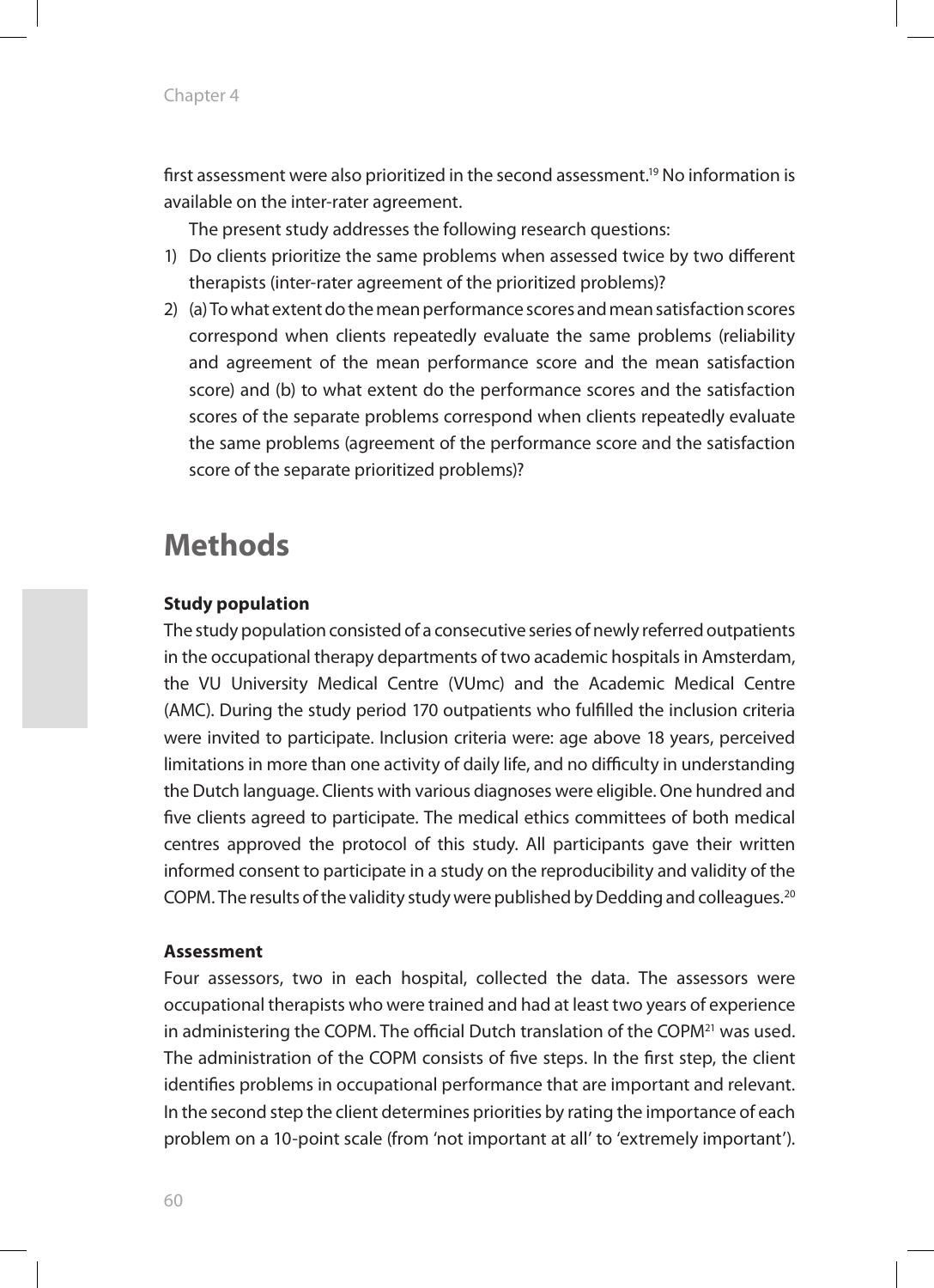In the third step the client identifies the five most important problems he or she perceives during daily activities. In the last two steps the client is asked to rate on a 10-point scale the performance (from 'not able to do it at all' to 'able to do it extremely well') and satisfaction (from 'not satisfied at all' to 'extremely satisfied') with regard to each of the five prioritized problems. Mean scores can be calculated for performance and satisfaction.<sup>5</sup>

#### **Procedure**

To evaluate the agreement of the content of the problems identified during the COPM interview, each client was interviewed twice with an interval of seven days (SD 1.6, range 4-14). On the first occasion, the first assessor administered the COPM. On the second occasion, the COPM was administered by a different assessor, who was blinded for the results of the first assessment. In addition, the second assessor asked the client to score again the prioritized problems identified during the first assessment, while both the client and the assessor were blinded for the scoring during the first assessment. On each occasion the COPM interview resulted in a maximum of five prioritized problems with performance and satisfaction scores for each prioritized problem. No occupational therapy was given between the two assessments.

#### **Data analysis**

#### *Inter-rater agreement of the prioritized occupational performance problems*

To establish the consistency of the prioritized problems, the problems identified during the first assessment were compared with the problems identified one week later during the second assessment. Two assessors, who were blinded for each other's ratings, compared the problems. For each client, agreement was expressed as the number of problems prioritized at the second assessment that had also been prioritized at the first assessment, divided by the total number of problems prioritized at the first assessment.

A secondary analysis was performed to calculate the percentage of the number of all problems identified at the second assessment (which may or may not have been given priority) that had been prioritized at the first assessment.

#### *Reliability and agreement of the mean and separate performance and satisfaction scores*

The reliability and agreement were examined on the basis of the performance and satisfaction scores of the first assessment and the scores of the assessment after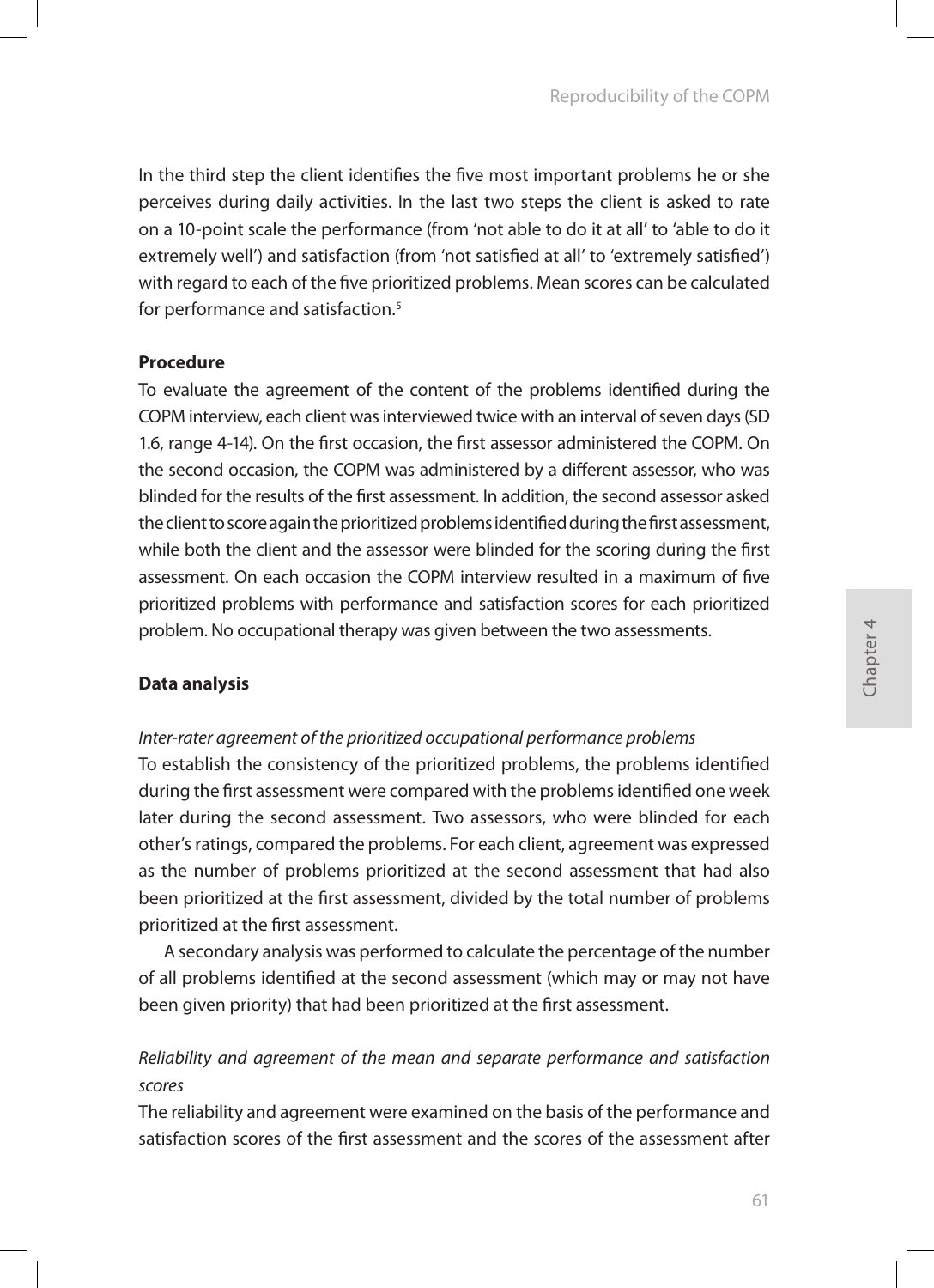one week. Mean scores (sum scores divided by the number of identified problems) were calculated for performance and satisfaction.

To test for systematic differences in the performance and satisfaction scores for each of the five prioritized problems, the Wilcoxon signed rank test was used. Reliability of the mean performance and satisfaction scores was assessed by calculating the intraclass correlation coefficients (ICC, one-way random effect model). In addition, the Bland and Altman method $^{22}$  was used to assess agreement between the repeated mean scores. Calculations included the mean difference (*đ*), the 95% confidence intervals (CI) of these differences, the standard deviation (SD) of the differences, the reliability coefficient and the 95% limits of agreement. Diagrams were also plotted to illustrate the distribution of results. Cohen's weighted kappa<sup>23,24</sup> was calculated for the separate problem scores.

### **Results**

#### **Study population**

Of the 105 clients who met the inclusion criteria, complete data on 95 clients were obtained. The reasons for incomplete data were illness at the time of the second appointment ( $n = 3$ ), scheduling problems ( $n = 2$ ), failure to attend the second appointment  $(n = 2)$  and the therapist stopped the assessment because it was not possible to formulate or rate the perceived problems (*n* = 3) (e.g., because it was difficult for the client to tell his or her story and to express what the perceived problems were or because the client indicated that he or she did not want the problems inventoried or rated this way).

The characteristics of the study population are presented in Table 4.1. The median duration of the disease/disorder was two years (range 0-61). Seven clients indicated that there had been a change in their therapy or medication between the two assessments.

#### **Inter-rater agreement of the prioritized occupational performance problems**

The median number of prioritized problems at the individual assessment was five (range 2-5) at the first assessment and five (range 2-5) at the second assessment. A total of 432 problems were prioritized at the first assessment and 437 at the second assessment. Of the problems that were prioritized at the first assessment, the median (p25, p75) percentage that were also prioritized at the second assessment was 66% (50,80). Of the problems that were prioritized at the first assessment, a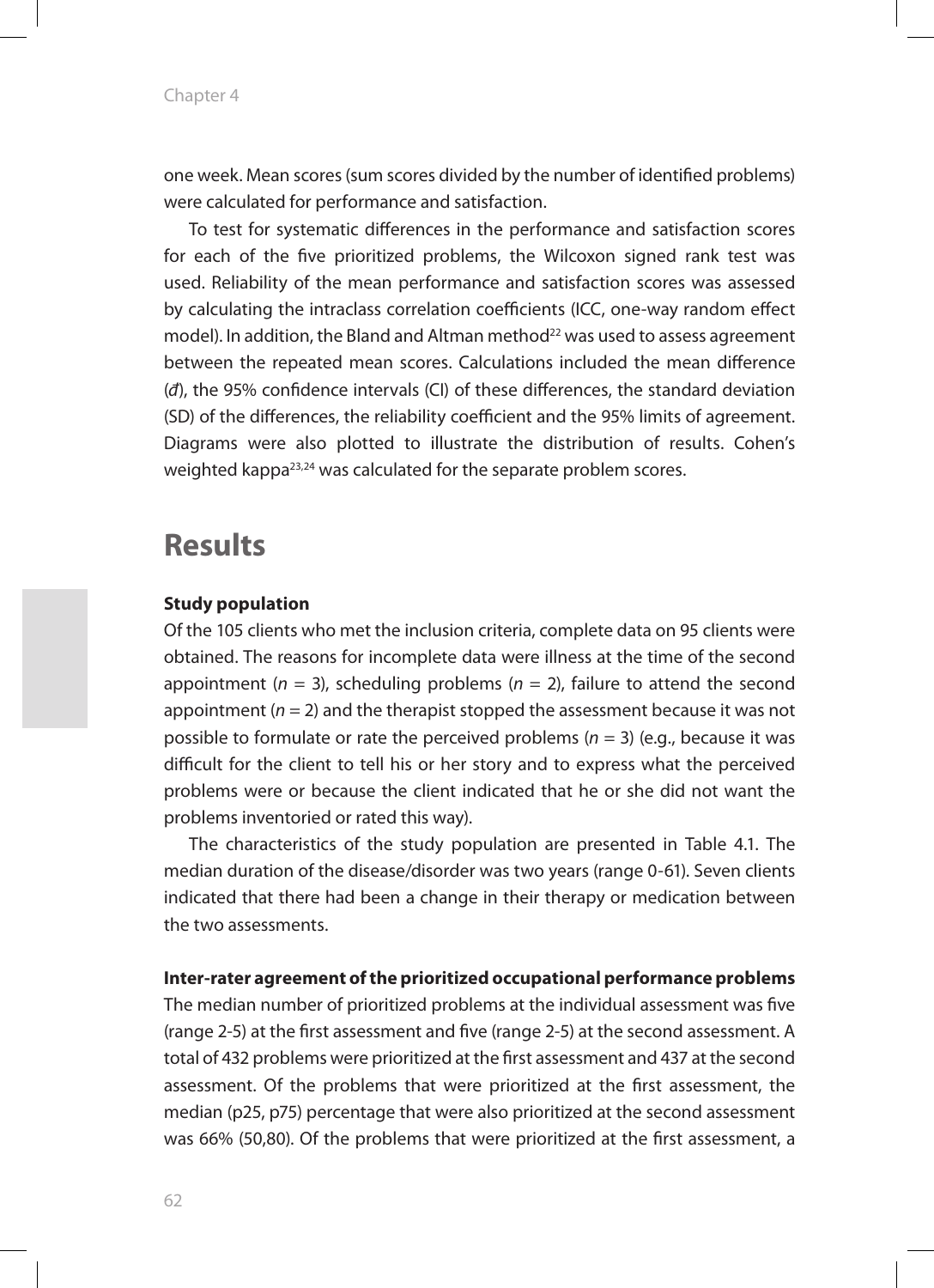median of 80% (60,100) was also identified in the whole item pool of problems identified at the second assessment.

When the clients who had indicated a change in therapy or medication  $(n = 7)$ were excluded from the analyses, the agreement improved from 66% to 71%.

n Mean (SD) Range Age 47 (15) 19-80 Gender Male / Female 31/64 Living situation Living alone / together with others 31/64 Cultural background other than Dutch 3 Therapy/medication change between assessments 7 Disease duration (years) Disorders of wrist, hand and arm (e.g. repetitive strain injury, reflex sympathetic dystrophy, fractures, tendon injuries) 29 4 (8) 0-40 Central neurological disorders (e.g. multiple sclerosis, cerebral injuries) 23 5 (7) 0-21 Neuromuscular diseases (e.g. post-polio syndrome, limb girdle dystrophy) 16 20 (21) 0-61 Other (e.g. diabetes mellitus, arthritis, arthrosis, neoplasm) 27 8 (11) 0-47

Table 4.1 Characteristics of the study population ( $n = 95$ ) (mean (SD) and range in years)

#### **Reliability and agreement of the mean and separate performance and satisfaction scores**

The ICC for the mean scores for performance and satisfaction were respectively 0.67 (95% CI 0.54-0.78) and 0.69 (95% CI 0.56-0.79). The limits of agreement for the mean values of performance and satisfaction were in the range of respectively -2.5 to 2.4 (*đ* -0.05, SD 1.2) and -2.7 to 2.7 (*đ* -0.01, SD 1.4). Cohen's weighted kappa for each of the five problems ranged from 0.37 to 0.49 for performance scores and 0.38-0.49 for satisfaction scores. An illustration of the distribution of the mean performance scores and the mean satisfaction scores during the first assessment and the reassessment can be found in Figures 4.1 and 4.2.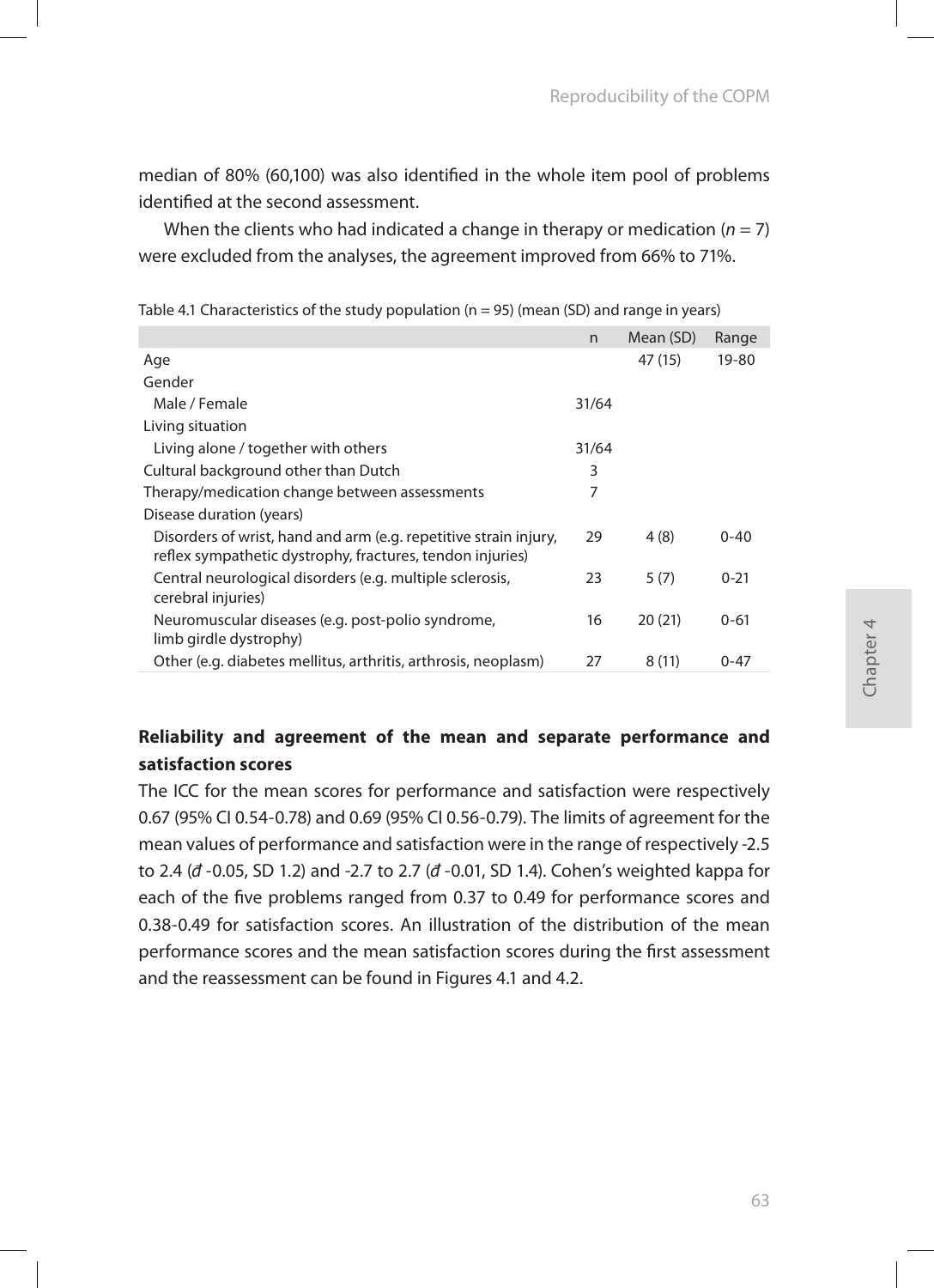

Assessment COPM: mean performance





Assessment COPM: mean satisfaction

Figure 4.2 Distribution of the results of the first COPM assessment and the reassessment: mean satisfaction scores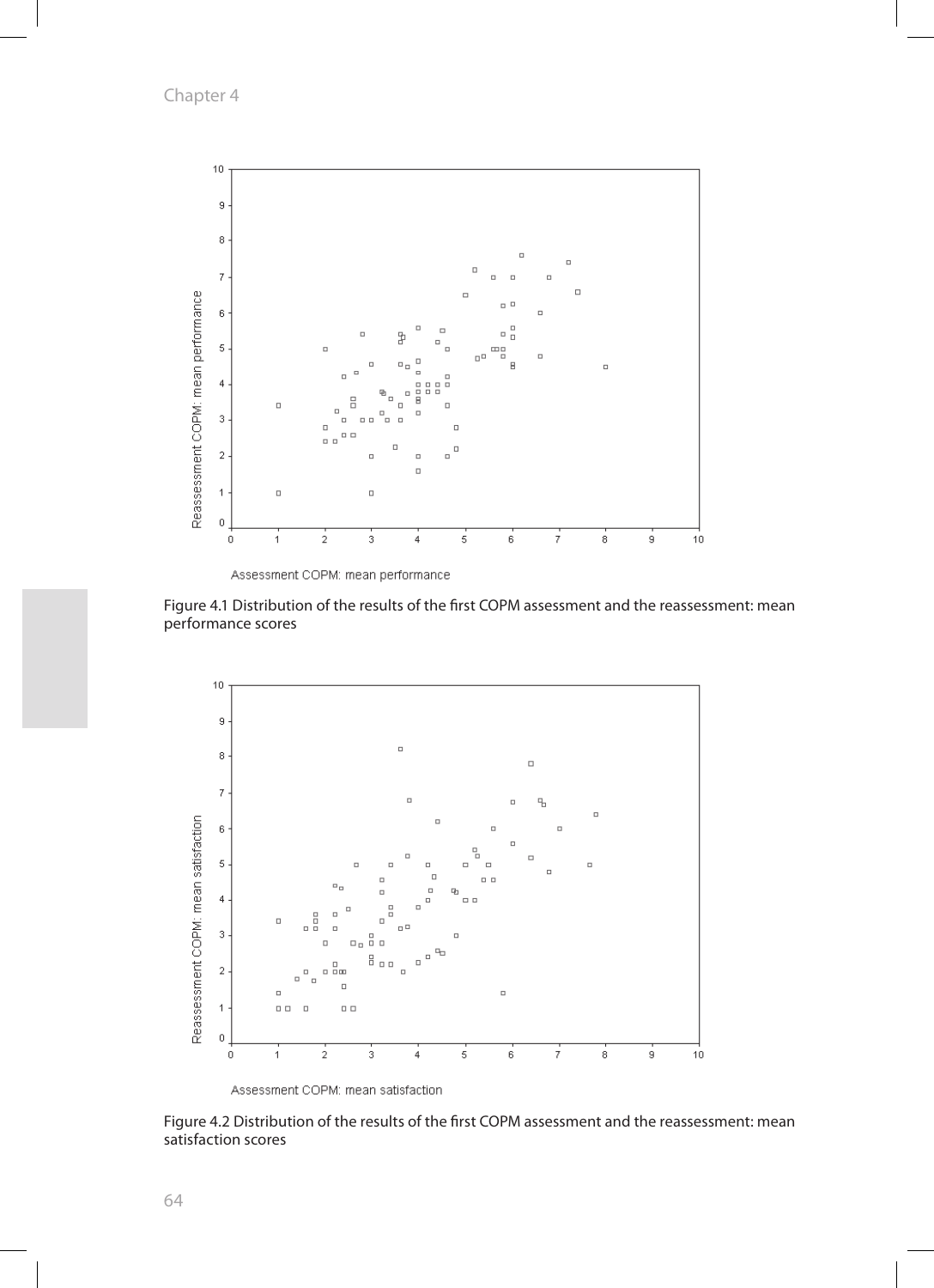### **Discussion**

#### **Agreement in prioritized problems**

When clients were interviewed twice by two different therapists, approximately three of the five problems (66%) prioritized at the first assessment were also prioritized at the second assessment. The difference in priority was only to a limited extent due to a change in therapy or medication  $(n = 7)$ . If not only the prioritized activities, but all activities identified at the second assessment are taken into account (including problems in activities which do exist but were not prioritized), the inter-rater agreement is higher (80%). This suggests that at the two assessments the clients mainly reported the same problems, but they rated the importance of these problems in a different way. The difference in prioritizing may be related to the client's perception of the problems. The perceptions and lives of people are not static, but can change; they can vary with time and experience and are modified by coping, adaptation, recent experiences or hope.<sup>25</sup> This may have changed the priority of the problems perceived by the clients in this study.

Another explanation for the moderate inter-rater agreement can be found in the semi-structured design of the COPM. This design is essential in guiding the clientcentred assessment process. Although the assessors were trained in administering the COPM, and although there are specific instructions and methods for the assessment<sup>6</sup>, the semi-structured design of the COPM may introduce variability in the assessment.26 This can create inherent differences in the outcome of the identified problems.

One may question whether the inter-rater agreement of the COPM is sufficient. In clinical practice, the therapist can discuss any changes in priorities with the client. This can produce useful information for directing client-centred treatment. However, when the COPM is used as a measure for comparing the nature of clients' prioritized problems in activities assessed by different assessors, one should be aware of the degree of error in this measurement.

#### **Reliability and agreement of performance and satisfaction scores**

The reliability of the mean performance scores and mean satisfaction scores for the problems was moderate. The ICC values were in the lower range of the values found in other studies.<sup>5,18,19</sup> Based on the criterion, described by Lee et al.<sup>27</sup> that the lower limit of the 95% CI for the ICCs should be at least 0.75, it can be concluded that in the present study none of the ICCs met this criterion. The ICC indicates how much clients differ from each other, but it gives no indication of the magnitude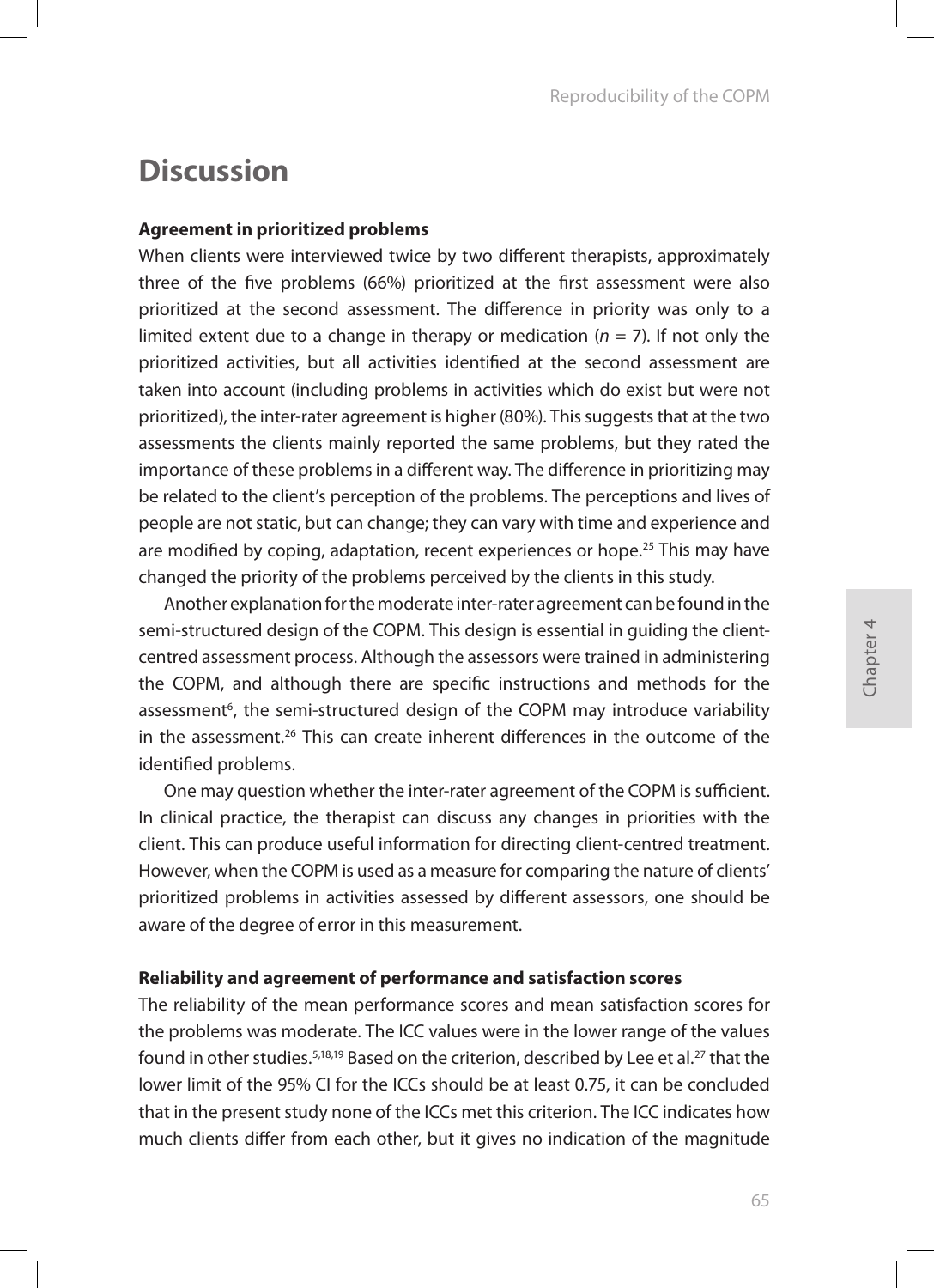Chapter 4

of disagreement between repeated measurements within an individual. Since the COPM focuses on the identification of perceived problems within clients, the analyses were complemented by calculation of the Bland and Altman 95% limits of agreement. The Bland and Altman<sup>22</sup> method reveals the actual difference between measurements within individuals. The 95% limits of agreement indicated a variability of -2.5 to 2.4 points in the mean performance score and -2.7 to 2.7 points in the mean satisfaction score. This implies that for individuals, only large differences (>2.5 to 2.7 points) in mean performance and satisfaction scores (e.g., in response to treatment) can be detected.

In groups of clients the possibility of detecting differences in mean performance or satisfaction scores will be better. For example, based on the standard deviation of the differences in mean performance scores found in the present study (SD 1.2), a mean change in performance score of 0.8 points can be detected with paired observations in a group of 25 clients (alpha of 0.05 and a power of 90%).

Because in clinical practice each of the separate problems and their scores are often analysed, the agreement of the performance and satisfaction scores for each of the prioritized problems was also investigated. Although no systematic differences in scores were found between the two assessments, the agreement, as indicated with Cohen's weighted kappa, was just fair (0.37) to moderate (0.49). $^{24}$  Therefore the performance and satisfaction scores for each of the prioritized problems lack the necessary precision for individual client assessment. This is unfortunate, since the client-centred COPM was developed to identify, prioritize and evaluate the client's perceived problems in activities. Nonetheless, the reproducibility of the mean scores of the COPM shows better results than the reproducibility of the scores of each of the prioritized problems. Thus the mean scores should be used instead of the separate scores for each of the prioritized problems.

To a certain degree, the rather low reliability and agreement found in this study may be due to the methodology that was applied. Subsequent to the second interview, the clients again scored performance and satisfaction with regard to the prioritized problems identified during the first interview. These scores can be different, due to the context in which they were obtained. At the first assessment the scores were obtained in a context in which both the client and the assessor knew exactly what was meant by the prioritized problems. But at the second assessment the scores were obtained without the exact context of the first assessment. Due to the first and second interview a process can be induced that makes the client more conscious of how he or she really perceives the prioritized activities.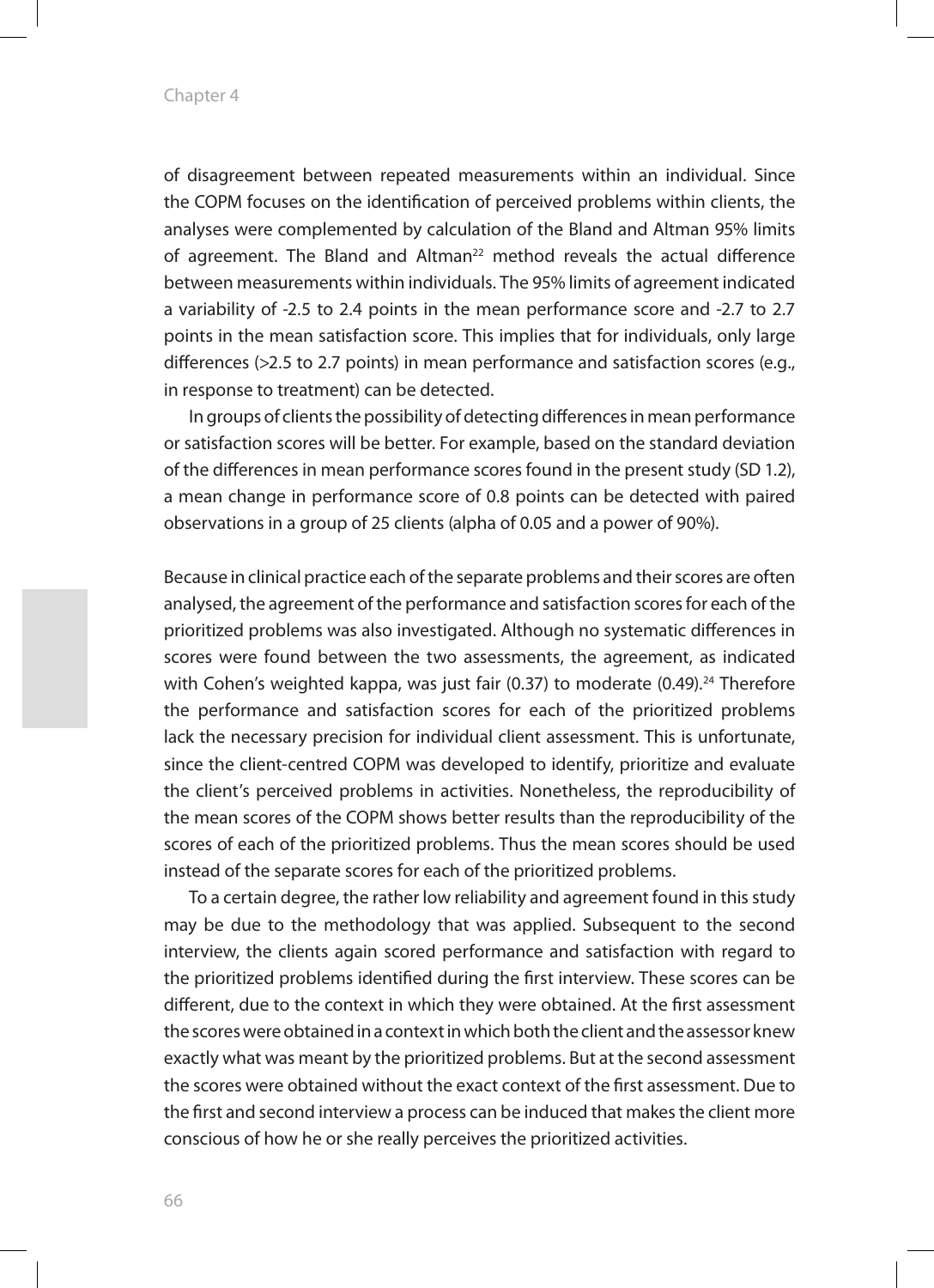Variability in scores can also be due to different interpretations of the prioritized problems. This can especially be the case if the description of the problems is less specific. For example, for 'doing the housework' or 'dressing' there can be larger differences in scores than for 'vacuuming' or 'tying laces', since doing the housework and dressing both consist of several activities, whereas vacuuming and tying laces are single activities.

In order to improve the reproducibility of the content and the scores of the prioritized problems, a more distinct process of prioritizing, describing and selecting problems is advocated. However, the semi-structured client-centred design of the COPM should be retained, since this provides a process through which a client's unique values and preferences can be identified.<sup>18,20</sup>

It can be concluded from the results of this study that the inter-rater agreement with regard to the content of the problems and the reproducibility of the mean performance scores and the mean satisfaction scores was moderate. The reproducibility of the performance and satisfaction scores of the separate problems is weak. For individual assessment, the mean scores should therefore be used instead of the scores for each of the prioritized problems. Although the semi-structured design of the COPM is valuable, and should definitely not be lost, it seems advisable to standardize some parts of the COPM; a more distinct way of prioritizing the problems and a more specific manner of formulating the problems in terms of activities may improve the reproducibility of the COPM. However, standardization may not be achieved at the expense of client-centredness. Therefore, further research is needed to determine whether a more distinct method of assessment in the COPM, while preserving its client-centredness, can indeed improve the reproducibility.

### **Clinical messages**

- The semi-structured design of the Canadian Occupational Performance Measure (COPM) is valuable, but may lead to moderate inter-rater agreement.
- For individual assessment, the mean scores should be used instead of the scores for the separate prioritized problems.
- A more distinct way of formulating and prioritizing problems may improve the reproducibility.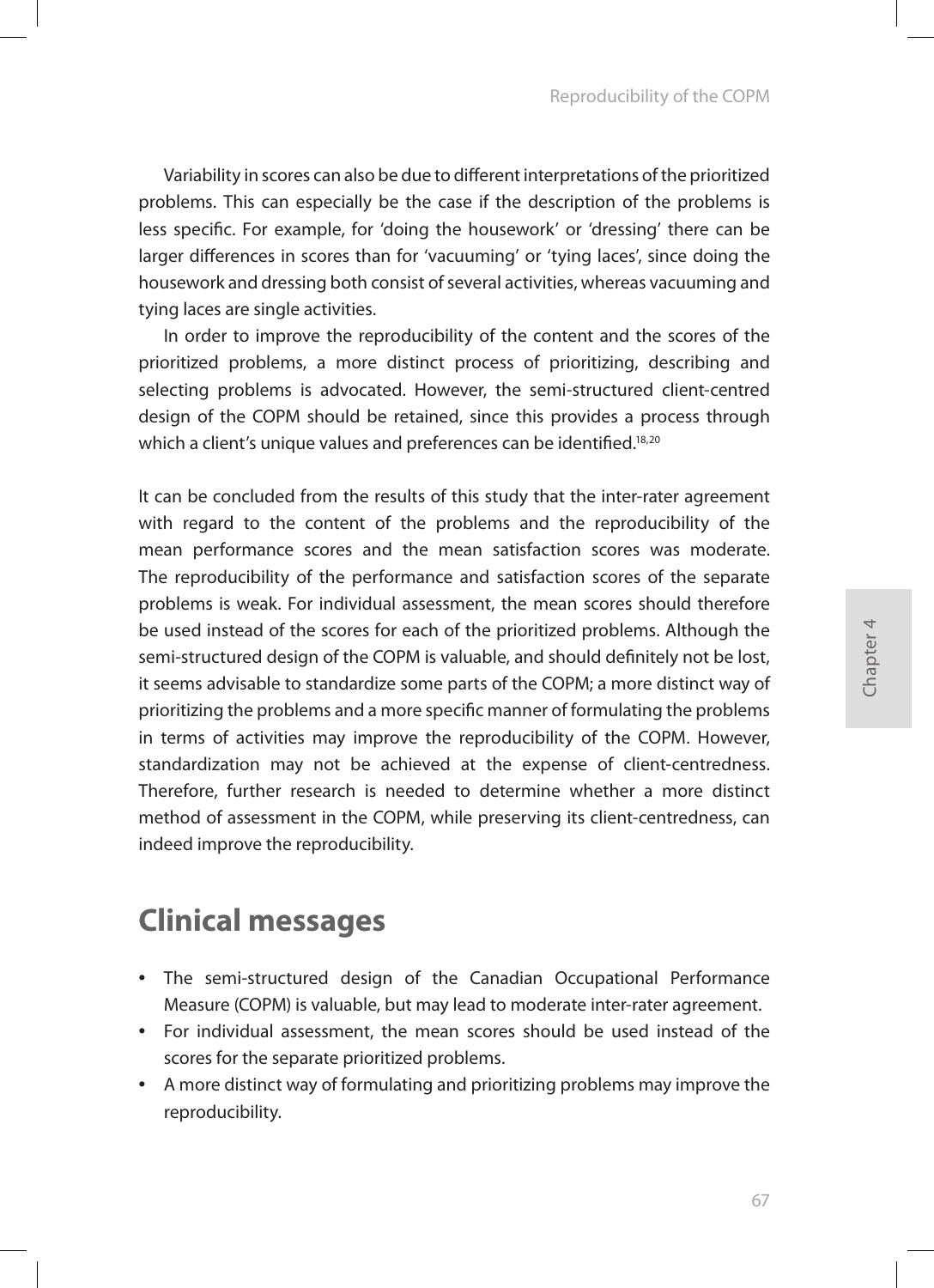### **References**

- 1. Sumsion T. A revised occupational therapy definition of client-centred practice. Br J Occup Ther 2000;63:304-309.
- 2. Law M, Baptiste S, Mills J. Client-centred practice: what does it mean and does it make any difference? Can J Occup Ther 1995;62:250-57.
- 3. Wressle E, Eeg-Olofsson AM, Marcusson J, Henriksson C. Improved client participation in the rehabilitation process using a client-centred goal formulation structure. J Rehabil Med 2002;34:5-11.
- 4. Donnelly C, Carswell A. Individualized outcome measures: a review of the literature. Can J Occup Ther 2002;69:84-94.
- 5. Law M, Baptiste S, Carswell A, McColl MA, Polatajko H, Pollock N. Canadian Occupational Performance Measure, third edition. Ottawa: CAOT Publications ACE, 1998.
- 6. Sumsion T ed. Client-centred practice in occupational therapy: a guide to implementation. Edinburgh: Churchill Livingstone, 1999.
- 7. Canadian Association of Occupational Therapists. Enabling occupation: an occupational therapy perspective. Ottawa: CAOT Publications, 1997.
- 8. Bodiam C. The use of the Canadian Occupational Performance Measure for the assessment of outcome on a neurorehabilitation unit. Br J Occup Ther 1999;62:123-26.
- 9. Carpenter L, Baker GA, Tyldesley B. The use of the Canadian occupational performance measure as an outcome of a pain management program. Can J Occup Ther 2001;68:16-22.
- 10. Gilbertson L, Langhorne P. Home-based occupational therapy: stroke patients' satisfaction with occupational performance and service provision. Br J Occup Ther 2000;63:464-68.
- 11. Richardson J, Law M, Wishart L, Guyatt G. The use of a simulated environment (easy street) to retrain independent living skills in elderly persons: a randomized controlled trial. J Gerontol A Biol Sci Med Sci 2000;55:578-84.
- 12. Ripat J, Etcheverry E, Cooper J, Tate RB. A comparison of the Canadian Occupational Performance Measure and the Health Assessment Questionnaire. Can J Occup Ther 2001;68:247-53.
- 13. Samuelsson KA, Tropp H, Gerdle B. Shoulder pain and its consequences in paraplegic spinal cord-injured wheelchair users. Spinal Cord 2004;42:41-46.
- 14. Walsh DA, Kelly SJ, Johnson PS, Rajkumar S, Bennetts K. Performance problems of patients with chronic low-back pain and the measurement of patient-centered outcome. Spine 2004;29:87-93.
- 15. Bot SDM, Terwee CB, Van der Windt DAWM, Bouter LM, Dekker J, De Vet HCW. Psychometric evaluation of self-report questionnaires; the development of a checklist. Proceedings of the Second Workshop on Research Methodology. Amsterdam: VU University, 2003:161-68.
- 16. Lohr KN, Aaronson NK, Alonso J et al. Evaluation quality-of-life and health status instruments: development of scientific review criteria. Clin Ther 1996;18:979-92.
- 17. De Vet HC, Bouter L, Bezemer PD, Beurskens AJ. Reproducibility and responsiveness of evaluative outcome measures. Theoretical considerations illustrated by an empirical example. Int J Technol Assess Health Care 2001;17:479-87.
- 18. Pan AW, Chung L, Hsin-Hwei G. Reliability and validity of the Canadian Occupational Performance Measure for clients with psychiatric disorders in Taiwan. Occup Ther Int 2003;10:269-77.
- 19. Cup EHC, Scholte op Reimer WJM, Thijssen MCE, Van Kuyk-Minis MAH. Reliability and validity of the Canadian Occupational Performance Measure in stroke patients. Clin Rehabil 2003;17:402-09.
- 20. Dedding C, Cardol M, Eyssen ICJM, Dekker J, Beelen A. Validity of the Canadian Occupational Performance Measure, a client-centred outcome measurement. Clin Rehabil 2004;18:660-67.